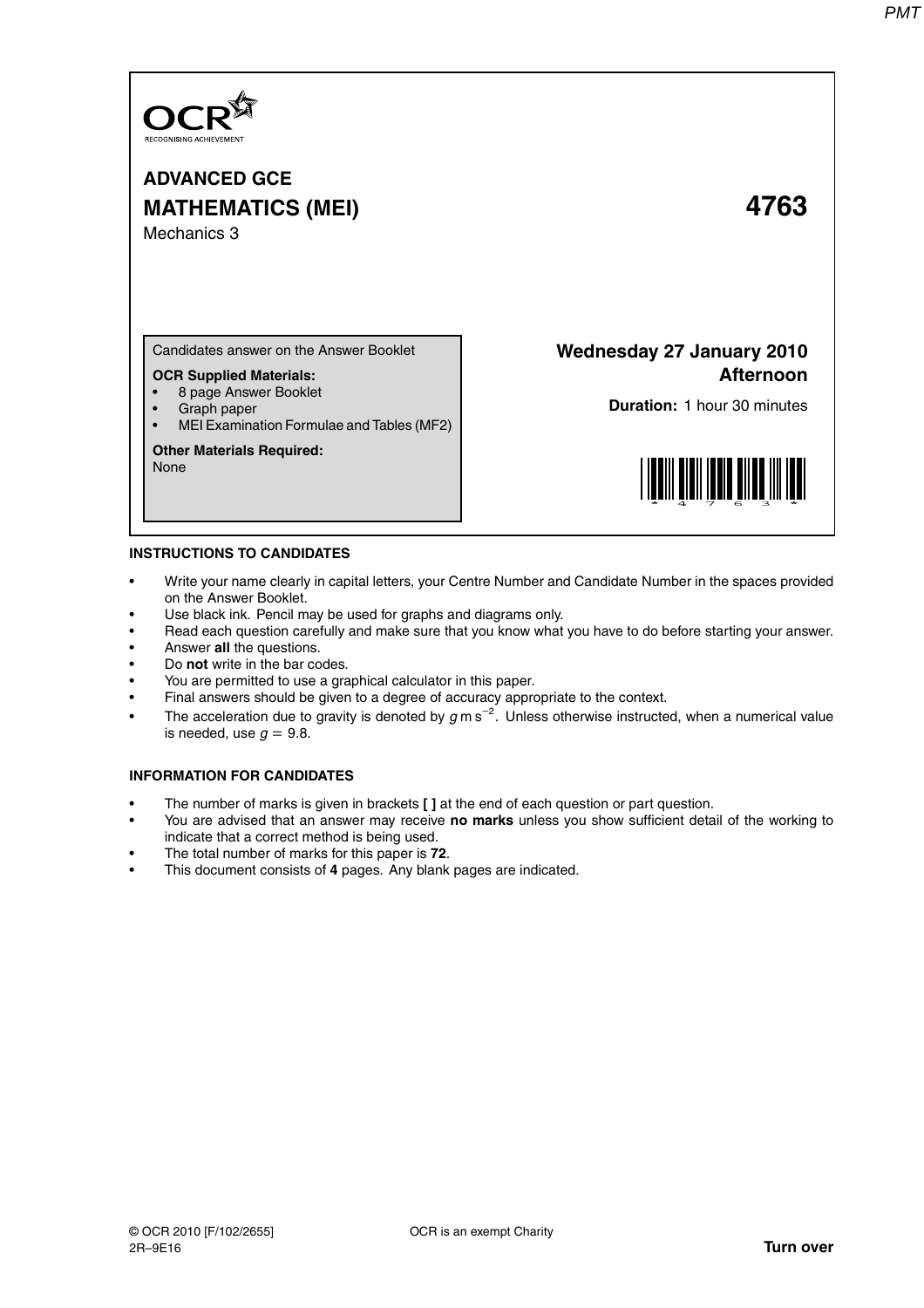*PMT*

- **1 (a) (i)** Write down the dimensions of density, kinetic energy and power. **[3]** A sphere of radius *r* is moved at constant velocity *v* through a fluid. (ii) In a viscous fluid, the power required is  $6\pi\eta r v^2$ , where  $\eta$  is the viscosity of the fluid. Find the dimensions of viscosity. **[3]** [3]
	- (iii) In a non-viscous fluid, the power required is  $k\rho^{\alpha}r^{\beta}v^{\gamma}$ , where  $\rho$  is the density of the fluid and *k* is a dimensionless constant.

Use dimensional analysis to find  $\alpha$ ,  $\beta$  and  $\gamma$ . **[6]** 

**(b)** A rock of mass 5.5 kg is connected to a fixed point O by a light elastic rope with natural length 1.2 m. The rock is released from rest in a position 2 m vertically below O, and it next comes to instantaneous rest when it is 1.5 m vertically above O.

Find the stiffness of the rope. **[6] [6]** 

**2** (a) A uniform solid hemisphere of volume  $\frac{2}{3}\pi a^3$  is formed by rotating the region bounded by the *x*-axis, the *y*-axis and the curve  $y = \sqrt{a^2 - x^2}$  for  $0 \le x \le a$ , through  $2\pi$  radians about the *x*-axis.

Show that the *x*-coordinate of the centre of mass of the hemisphere is  $\frac{3}{8}$ *a*. **[5]**

- **(b)** A uniform lamina is bounded by the *x*-axis, the line  $x = 1$ , and the curve  $y = 2 \sqrt{x}$  for  $1 \le x \le 4$ . Its corners are  $A(1, 1), B(1, 0)$  and  $C(4, 0)$ .
	- **(i)** Find the coordinates of the centre of mass of the lamina. **[9]**

The lamina is suspended with AB vertical and BC horizontal by light vertical strings attached to A and C, as shown in Fig. 2. The weight of the lamina is *W*.



**Fig. 2**

**(ii)** Find the tensions in the two strings in terms of *W*. **[4]**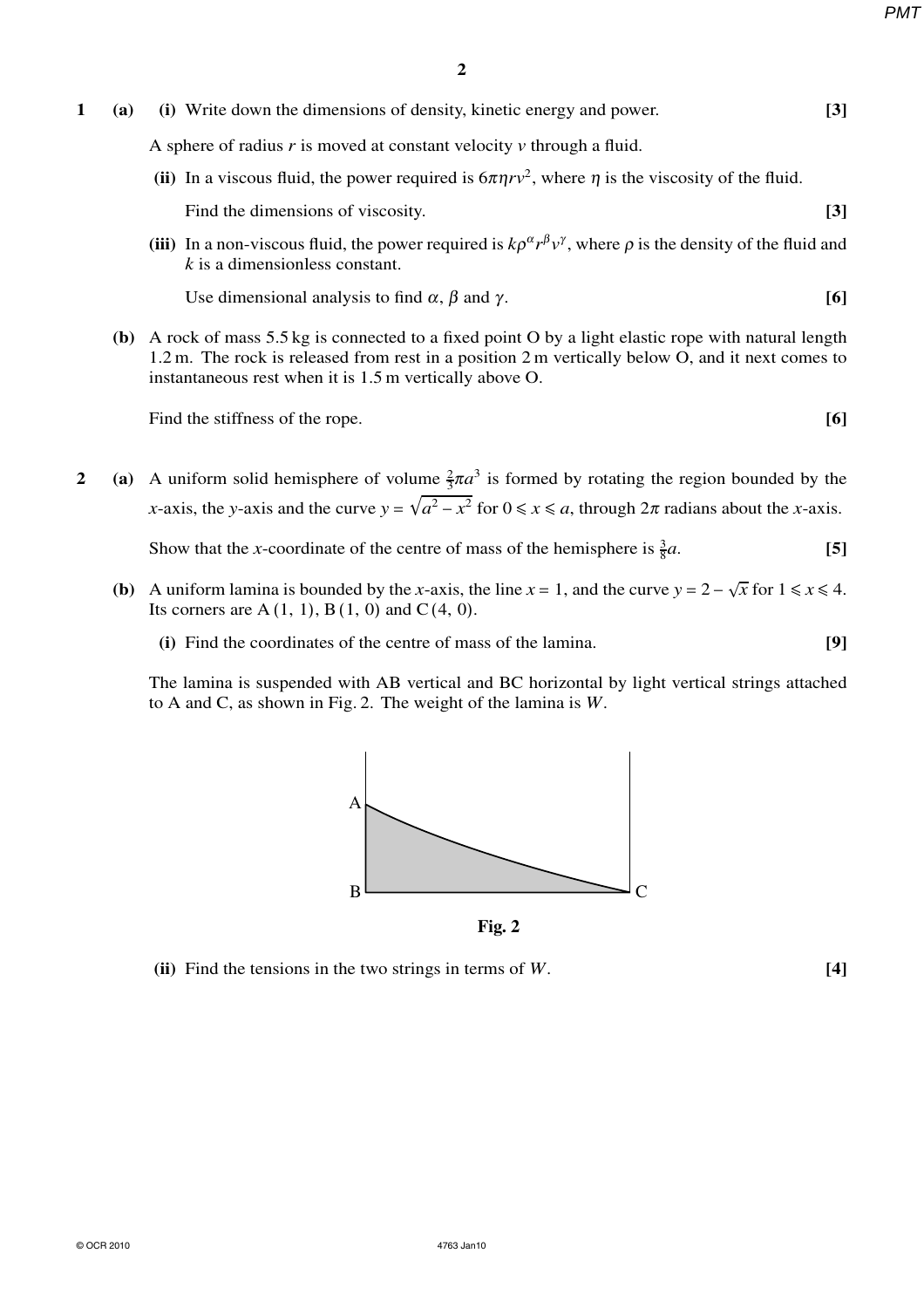**3** A particle P of mass 0.6 kg is connected to a fixed point O by a light inextensible string of length 1.25 m. When it is 1.25 m vertically below O, P is set in motion with horizontal velocity 6 m s<sup>-1</sup> and then moves in part of a vertical circle with centre O and radius 1.25 m. When OP makes an angle  $\theta$ with the downward vertical, the speed of P is  $v \text{ m s}^{-1}$ , as shown in Fig. 3.1.



**Fig. 3.1**

**(ii)** Find the tension in the string in terms of  $\theta$ . **[4]** 

**(iii)** Find the speed of P at the instant when the string becomes slack. **[4]**

A second light inextensible string, of length 0.35 m, is attached to P, and the other end of this string is attached to a point C which is 1.2 m vertically below O. The particle P now moves in a horizontal circle with centre C and radius  $0.35$  m, as shown in Fig. 3.2. The speed of P is  $1.4 \text{ m s}^{-1}$ .



**Fig. 3.2**

**(iv)** Find the tension in the string OP and the tension in the string CP. **[7]**

# **[Question 4 is printed overleaf.]**